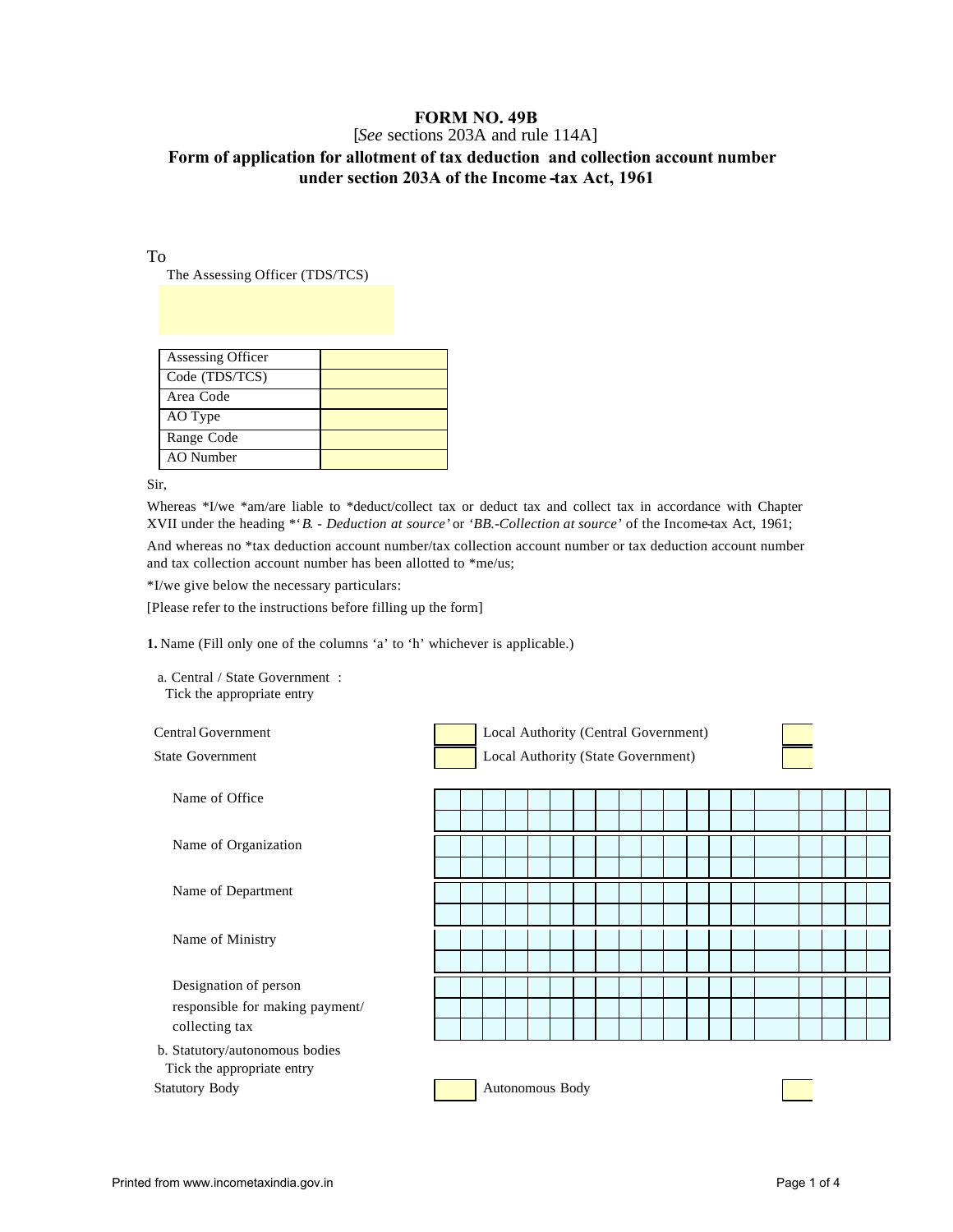| Name of Office                                                                                |                                                                 |                                                                 |  |  |  |  |                        |  |  |  |  |  |  |  |  |  |  |
|-----------------------------------------------------------------------------------------------|-----------------------------------------------------------------|-----------------------------------------------------------------|--|--|--|--|------------------------|--|--|--|--|--|--|--|--|--|--|
|                                                                                               |                                                                 |                                                                 |  |  |  |  |                        |  |  |  |  |  |  |  |  |  |  |
| Name of Organization                                                                          |                                                                 |                                                                 |  |  |  |  |                        |  |  |  |  |  |  |  |  |  |  |
|                                                                                               |                                                                 |                                                                 |  |  |  |  |                        |  |  |  |  |  |  |  |  |  |  |
| Designation of person                                                                         |                                                                 |                                                                 |  |  |  |  |                        |  |  |  |  |  |  |  |  |  |  |
| responsible for making payment/                                                               |                                                                 |                                                                 |  |  |  |  |                        |  |  |  |  |  |  |  |  |  |  |
| collecting tax                                                                                |                                                                 |                                                                 |  |  |  |  |                        |  |  |  |  |  |  |  |  |  |  |
| c. Company: (See Note 1)<br>Tick the appropriate entry                                        |                                                                 |                                                                 |  |  |  |  |                        |  |  |  |  |  |  |  |  |  |  |
| Central Government Company/Company<br>established by a Central Act<br>Other Company           | State Government Comp any/Company<br>established by a State Act |                                                                 |  |  |  |  |                        |  |  |  |  |  |  |  |  |  |  |
| Title (M/s.) (Tick, if applicable)                                                            |                                                                 |                                                                 |  |  |  |  |                        |  |  |  |  |  |  |  |  |  |  |
|                                                                                               |                                                                 |                                                                 |  |  |  |  |                        |  |  |  |  |  |  |  |  |  |  |
| Name of Company                                                                               |                                                                 |                                                                 |  |  |  |  |                        |  |  |  |  |  |  |  |  |  |  |
| Designation of person                                                                         |                                                                 |                                                                 |  |  |  |  |                        |  |  |  |  |  |  |  |  |  |  |
| responsible for making payment/<br>collecting tax                                             |                                                                 |                                                                 |  |  |  |  |                        |  |  |  |  |  |  |  |  |  |  |
| d. Branch/Division of a Company:                                                              |                                                                 |                                                                 |  |  |  |  |                        |  |  |  |  |  |  |  |  |  |  |
| Tick the appropriate entry                                                                    |                                                                 |                                                                 |  |  |  |  |                        |  |  |  |  |  |  |  |  |  |  |
| Central Government Company/Company<br>established by a Central Act                            |                                                                 | State Government Comp any/Company<br>established by a State Act |  |  |  |  |                        |  |  |  |  |  |  |  |  |  |  |
| Other Company                                                                                 |                                                                 |                                                                 |  |  |  |  |                        |  |  |  |  |  |  |  |  |  |  |
| Title (M/s.) (Tick, if applicable)                                                            |                                                                 |                                                                 |  |  |  |  |                        |  |  |  |  |  |  |  |  |  |  |
| Name of Company                                                                               |                                                                 |                                                                 |  |  |  |  |                        |  |  |  |  |  |  |  |  |  |  |
|                                                                                               |                                                                 |                                                                 |  |  |  |  |                        |  |  |  |  |  |  |  |  |  |  |
| Name of Division                                                                              |                                                                 |                                                                 |  |  |  |  |                        |  |  |  |  |  |  |  |  |  |  |
|                                                                                               |                                                                 |                                                                 |  |  |  |  |                        |  |  |  |  |  |  |  |  |  |  |
| Name/Location of Branch                                                                       |                                                                 |                                                                 |  |  |  |  |                        |  |  |  |  |  |  |  |  |  |  |
|                                                                                               |                                                                 |                                                                 |  |  |  |  |                        |  |  |  |  |  |  |  |  |  |  |
|                                                                                               |                                                                 |                                                                 |  |  |  |  |                        |  |  |  |  |  |  |  |  |  |  |
| Designation of person                                                                         |                                                                 |                                                                 |  |  |  |  |                        |  |  |  |  |  |  |  |  |  |  |
| responsible for<br>making payment/collecting tax                                              |                                                                 |                                                                 |  |  |  |  |                        |  |  |  |  |  |  |  |  |  |  |
| e. Individual/Hindu Undivided Family (Karta) (See Note 2)                                     |                                                                 |                                                                 |  |  |  |  |                        |  |  |  |  |  |  |  |  |  |  |
| Tick the appropriate entry                                                                    |                                                                 |                                                                 |  |  |  |  |                        |  |  |  |  |  |  |  |  |  |  |
| Individual                                                                                    |                                                                 |                                                                 |  |  |  |  |                        |  |  |  |  |  |  |  |  |  |  |
| Title (Tick the appropriate entry for individual)                                             |                                                                 |                                                                 |  |  |  |  | Hindu undivided family |  |  |  |  |  |  |  |  |  |  |
| Shri<br>Smt.                                                                                  |                                                                 |                                                                 |  |  |  |  |                        |  |  |  |  |  |  |  |  |  |  |
| Last Name/Surname                                                                             |                                                                 |                                                                 |  |  |  |  | Kumari                 |  |  |  |  |  |  |  |  |  |  |
| First Name                                                                                    |                                                                 |                                                                 |  |  |  |  |                        |  |  |  |  |  |  |  |  |  |  |
|                                                                                               |                                                                 |                                                                 |  |  |  |  |                        |  |  |  |  |  |  |  |  |  |  |
| Middle Name                                                                                   |                                                                 |                                                                 |  |  |  |  |                        |  |  |  |  |  |  |  |  |  |  |
| f. Branch of Individual Business (Sole proprietorship concern)/Hindu Undivided Family (Karta) |                                                                 |                                                                 |  |  |  |  |                        |  |  |  |  |  |  |  |  |  |  |

Tick the appropriate entry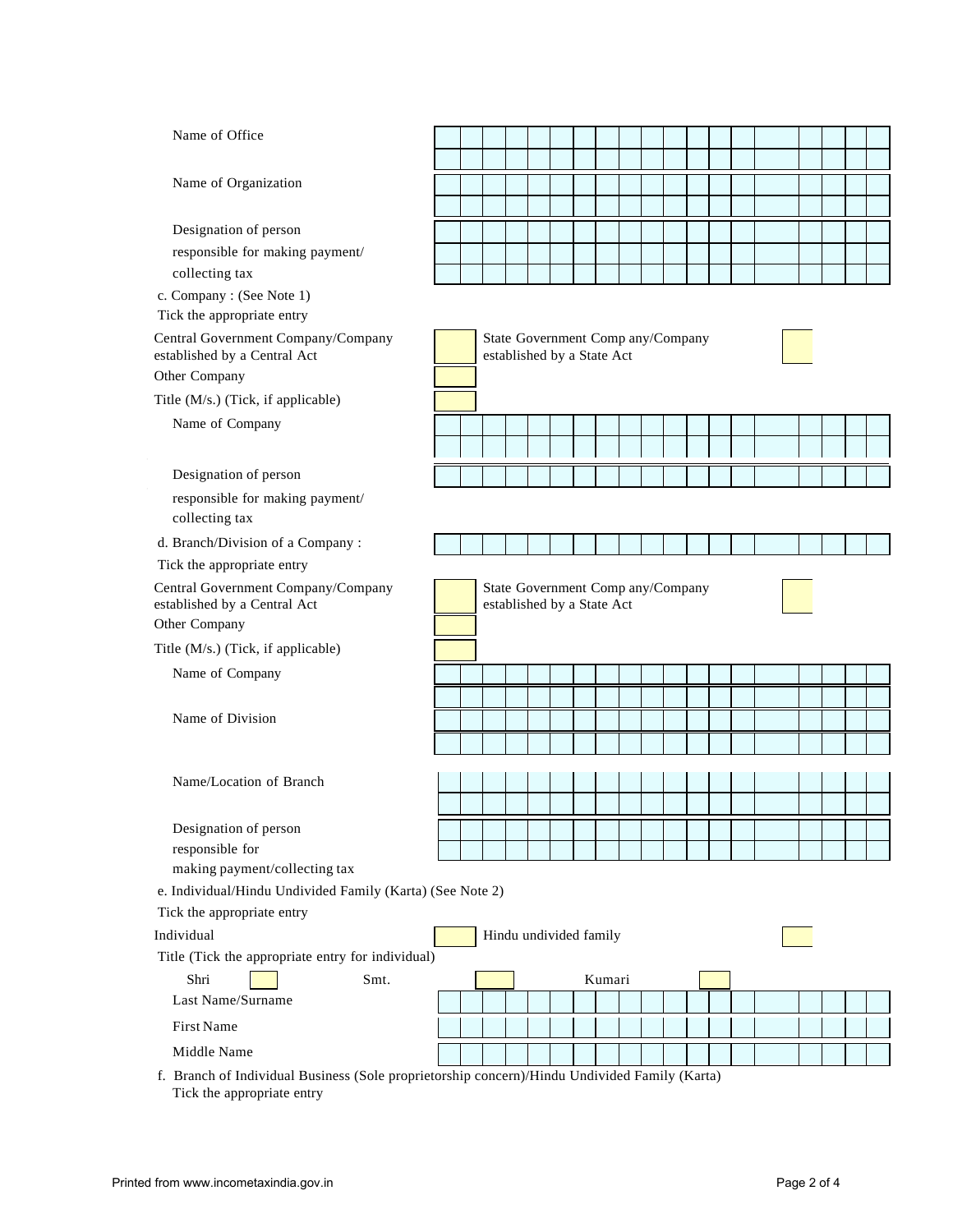| Branch of individual business                                                                                              |  |               |  |        |  |  | Branch of Hindu undivided family |        |         |  |  |  |  |  |  |  |
|----------------------------------------------------------------------------------------------------------------------------|--|---------------|--|--------|--|--|----------------------------------|--------|---------|--|--|--|--|--|--|--|
| Individual/Hindu undivided family (karta)                                                                                  |  |               |  |        |  |  |                                  |        |         |  |  |  |  |  |  |  |
| Title (Tick the appropriate entry for individual)<br>Shri<br>Smt.                                                          |  |               |  |        |  |  |                                  | Kumari |         |  |  |  |  |  |  |  |
| Last Name/Surname                                                                                                          |  |               |  |        |  |  |                                  |        |         |  |  |  |  |  |  |  |
| <b>First Name</b>                                                                                                          |  |               |  |        |  |  |                                  |        |         |  |  |  |  |  |  |  |
| Middle Name                                                                                                                |  |               |  |        |  |  |                                  |        |         |  |  |  |  |  |  |  |
| Name/Location of Branch                                                                                                    |  |               |  |        |  |  |                                  |        |         |  |  |  |  |  |  |  |
|                                                                                                                            |  |               |  |        |  |  |                                  |        |         |  |  |  |  |  |  |  |
| g. Firm/Association of persons/association of persons (trusts)/body of individual/artificial juridical person (See Note 3) |  |               |  |        |  |  |                                  |        |         |  |  |  |  |  |  |  |
| Name                                                                                                                       |  |               |  |        |  |  |                                  |        |         |  |  |  |  |  |  |  |
| h. Branch of firm/association of persons/association of persons (trusts)/body of individual/artificial juridical person    |  |               |  |        |  |  |                                  |        |         |  |  |  |  |  |  |  |
| Name of firm/association of persons/                                                                                       |  |               |  |        |  |  |                                  |        |         |  |  |  |  |  |  |  |
| association of persons (trusts)/                                                                                           |  |               |  |        |  |  |                                  |        |         |  |  |  |  |  |  |  |
| body of individual/artificial juridical person                                                                             |  |               |  |        |  |  |                                  |        |         |  |  |  |  |  |  |  |
| Name/Location of Branch                                                                                                    |  |               |  |        |  |  |                                  |        |         |  |  |  |  |  |  |  |
|                                                                                                                            |  |               |  |        |  |  |                                  |        |         |  |  |  |  |  |  |  |
| 2. Address                                                                                                                 |  |               |  |        |  |  |                                  |        |         |  |  |  |  |  |  |  |
| Flat/Door/Block No.                                                                                                        |  |               |  |        |  |  |                                  |        |         |  |  |  |  |  |  |  |
| Name of Premises/Building/Village                                                                                          |  |               |  |        |  |  |                                  |        |         |  |  |  |  |  |  |  |
| Road/Street/Lane/Post Office                                                                                               |  |               |  |        |  |  |                                  |        |         |  |  |  |  |  |  |  |
| Area/Locality Taluka/Sub-Division                                                                                          |  |               |  |        |  |  |                                  |        |         |  |  |  |  |  |  |  |
| Town/City/District                                                                                                         |  |               |  |        |  |  |                                  |        |         |  |  |  |  |  |  |  |
| State/Union Territory                                                                                                      |  |               |  |        |  |  |                                  |        |         |  |  |  |  |  |  |  |
| PIN                                                                                                                        |  |               |  |        |  |  |                                  |        |         |  |  |  |  |  |  |  |
| (Indicating PIN is mandatory)                                                                                              |  |               |  |        |  |  |                                  |        |         |  |  |  |  |  |  |  |
| STD Code<br>Telephone No.                                                                                                  |  | Telephone No. |  |        |  |  |                                  |        |         |  |  |  |  |  |  |  |
| e-mail ID<br>(a)                                                                                                           |  |               |  |        |  |  |                                  |        |         |  |  |  |  |  |  |  |
| (b)                                                                                                                        |  |               |  |        |  |  |                                  |        |         |  |  |  |  |  |  |  |
| 3. Nationality (Tick $\checkmark$ the appropriate entry)<br>4. Permanent Account Number (PAN)                              |  |               |  | Indian |  |  |                                  |        | Foreign |  |  |  |  |  |  |  |
|                                                                                                                            |  |               |  |        |  |  |                                  |        |         |  |  |  |  |  |  |  |
| 5. Existing Tax Deduction Account Number (TAN), if any<br>6. Existing Tax Collection Account Number (TCN), if any          |  |               |  |        |  |  |                                  |        |         |  |  |  |  |  |  |  |
| 7. Date (DD-MM-YYYY)                                                                                                       |  |               |  |        |  |  |                                  |        |         |  |  |  |  |  |  |  |

Signed (Applicant)